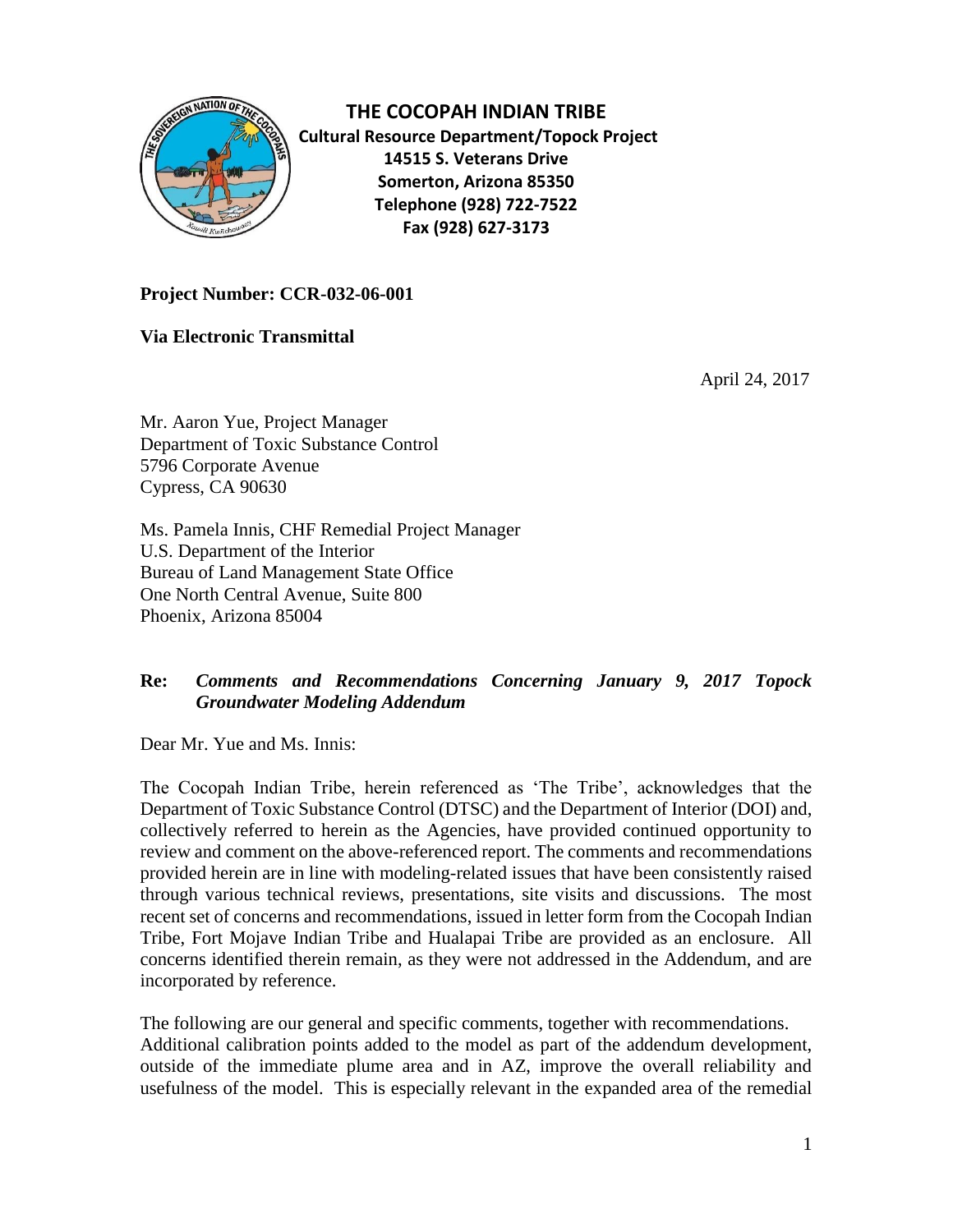infrastructure across the river within AZ and will be helpful to evaluate pumping influences on the AZ side, in order to substantiate the viability of a remedy injection water source. It is critical to the effective and timely progress of the remedy that the source of injection water is not interrupted or lessened. A timely and effective remediation is of key importance to the Tribe.

The project schedule now permits PG&E and Arcadis to further investigate the numerous regional calibration points that were rejected as part of the Addendum development. Possibly, some of these points could be used for future calibration, for example, by filling in data gaps on pumping rates, by verifying elevations, etc. Also, calibration statistics pertaining to the regional calibration alone have not but should be developed going forward.

Tribal involvement should be maintained in periodic updates and data additions to the model. Specifically, the Modeling Subgroup should be relied upon during periodic updates to discuss and review new data and potential ways in which the model might be used to maintain remedial progress, maximize the utilization of the infrastructure, and minimize the project duration. As noted in the report:

> *"During installation and implementation of the remedial system, the additional hydrogeologic and groundwater quality data that will be generated can be utilized to update the groundwater flow and transport models and to further improve their effectiveness as tools for understanding site conditions and optimizing remedy performance."*

The data generated during the remedy construction, and again following the initial phase of operation of the system, will be critical to refining a more detailed site conceptual model, and updating the digital groundwater model. Using the updated digital model to run predictive scenarios will be important to increase the likelihood that the remedy will continue to operate as effectively as possible, which should also result in keeping the active remediation time, and therefore the total remedy duration, to a minimum.

The Tribe continues to have a strong preference for having NO additional construction or well installations as the remediation progresses. The impact of the remedial construction as currently designed – the November 2015 100% Basis of Design Report and the 2015 Errata, is huge, and any further elements (wells or other infrastructure – and especially the up to 25% increase in remedy infrastructure identified as part of the Draft SEIR Future Activities Allowance) added to this project are unacceptable. Proper use of the digital model, when augmented with the additional data which will be collected during the installation and initial operation of the remedy should provide a key, valuable tool to understanding the natural system, and ensuring efficient implementation of a remedial design that already has significant flexibility and expansion elements built in.

The Tribe encourages the Agencies, PG&E & the Arcadis modelers to recognize that the model and the project, along with its impacts, extend well beyond the site vicinity. Such